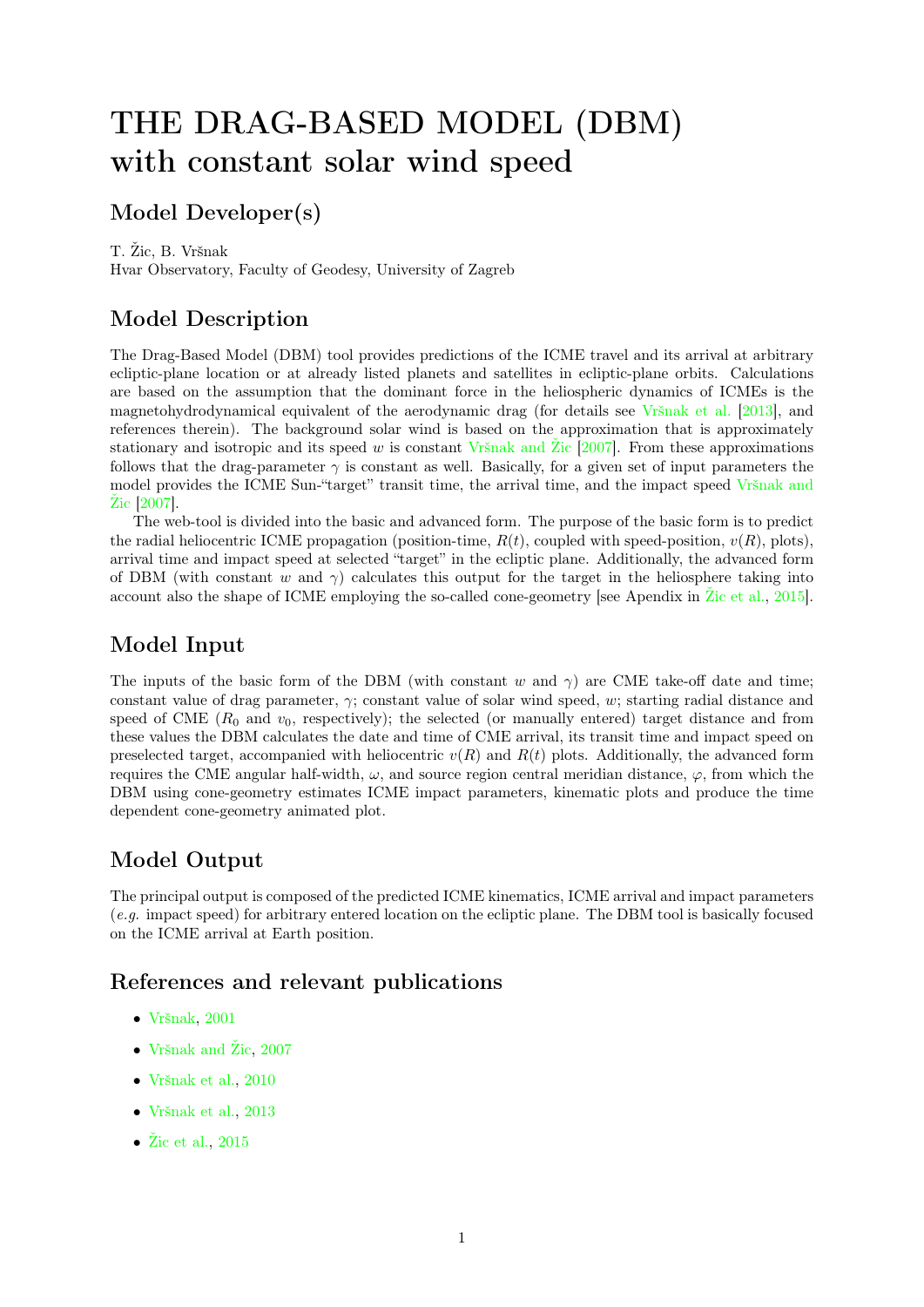## Relevant links

- Development site: <http://www.geof.unizg.hr/~tzic/dbm.html>.
- Official site of the previous version: <http://oh.geof.unizg.hr/DBM/dbm.php>

## Developer Contact(s)

Tomislav Žic [\(tzic@geof.hr\)](mailto:tzic@geof.hr)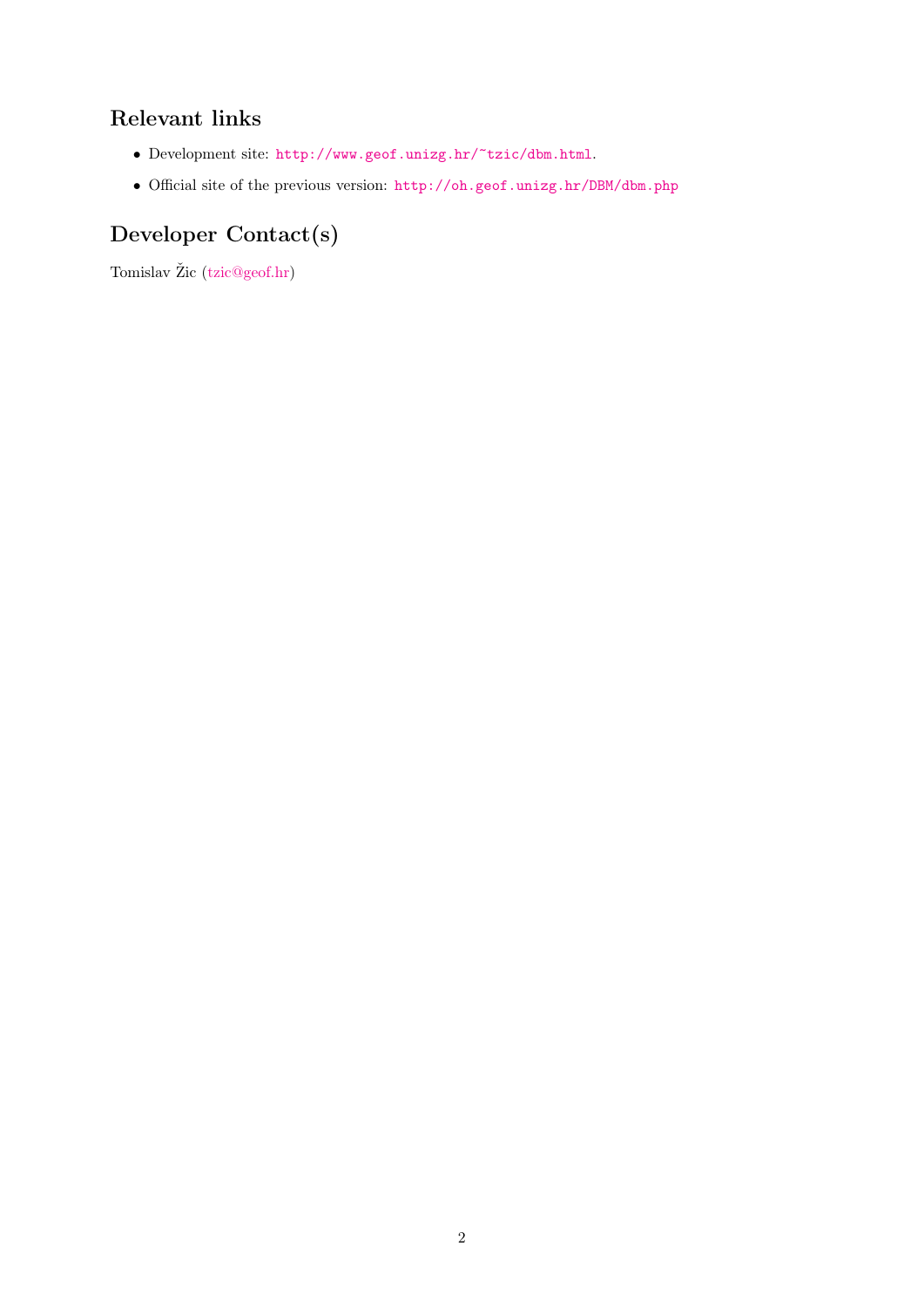### A Detailed description

One of the central issues of the COMESEP project is forecasting of the ICME arrival to the Earth or any other point in the heliosphere. The main tool foreseen to provide predictions of the ICME arrival to the "target" is the so-called Drag-Based Model (DBM). The basic form of the model was formulated by [Vršnak and Žic](#page-5-1) [\[2007\]](#page-5-1) and was advanced and adjusted for the COMESEP purposes by [Vršnak et al.](#page-5-0) [\[2013\]](#page-5-0). The model is based on the assumption that beyond certain heliocentric distance the ICME propagation is governed solely by its interaction with the ambient solar wind, *i.e.*, that acceleration/deceleration of the ICME can be expressed in terms of the magnetohydrodynamical (MHD) analogue of the aerodynamic drag (for details see [Cargill et al.,](#page-4-0) [1996\)](#page-4-0).

#### A.1 Basic form

In DBM, the ICME propagation is determined by the equation of motion which reads

<span id="page-2-0"></span>
$$
a = -\gamma \left( v - w \right) |v-w| \tag{1}
$$

where  $a$  and  $v$  are the instantaneous ICME acceleration and speed,  $w$  is the instantaneous ambient solar-wind speed, and  $\gamma$  is the so-called drag parameter, or drag efficiency. Note that all quantities in Equation [\(1\)](#page-2-0) are time/space dependent. Equation [\(1\)](#page-2-0) reflects the most basic characteristics of the ICME heliospheric propagation: ICMEs that are faster than the ambient solar wind are decelerated, whereas those slower than the solar wind are accelerated by the ambient flow (cf., [Gopalswamy et al.,](#page-4-1) [2000\)](#page-4-1).

Bearing in mind  $a = \frac{\partial^2 R}{\partial t^2}$  and  $v = \frac{\partial R}{\partial t}$ , Equation [\(1\)](#page-2-0) provides kinematics of the ICME apex,  $R(t)$ ,  $v(t)$ ,  $v(R)$ , for given initial conditions,  $t = 0$ ,  $R = R_i$ ,  $v = v_i$ , and the asymptotic values  $\gamma(R \to \infty) = \gamma_{\infty}$  and  $w(R \to \infty) = w_{\infty}$ . The drag parameter  $\gamma$  defines the velocity change-rate, *i.e.*, shows for how much the ICME speed changes over the unit-distance. It can be expressed as:

$$
\gamma = c_d \frac{A \,\rho_{\rm SW}}{M} \tag{2}
$$

where  $c_d$  is a dimensionless drag coefficient, usually being on the order of 1 (for details see [Cargill,](#page-4-2) [2004\)](#page-4-2), A and M are the ICME cross section and mass, respectively, whereas  $\rho_{SW}$  is the density of the ambient solar wind. The unit for  $\gamma$  in M.K.S. system is m<sup>-1</sup>; however, for practical reasons, in the following we will use the dimensionless abbreviation  $\Gamma$  defined by  $\gamma = \Gamma \times 10^{-7} \text{ km}^{-1}$ . Note that at sufficiently large distances (say,  $R > 20 r_{\text{Sun}}$ , where  $r_{\text{Sun}}$  is the solar radius) the following approximations are valid:  $A \propto R^2$ ,  $\rho_{SW} \propto 1/R^2$ ,  $M = const.$ , and  $c_d = const.$  (for details, see [Cargill,](#page-4-2) [2004\)](#page-4-2), implying  $\gamma = const. = \gamma_{\infty}$ . Finally, note that in the following we will denote the asymptotic values  $w_{\infty}$  and  $\gamma_{\infty}$ simply as w and  $\gamma$ . The parameter  $\gamma$  can be expressed alternatively also as:

<span id="page-2-1"></span>
$$
\gamma = c_d \frac{A \,\rho_{\text{SW}}}{V_{\text{ICME}} \,\rho_{\text{ICME}}} \approx c_d \frac{1}{L} \frac{\rho_{\text{SW}}}{\rho_{\text{ICME}}},\tag{3}
$$

where  $V_{\text{ICME}}$ , L, and  $\rho_{\text{ICME}}$  are the ICME volume, thickness, and density, respectively. Equation [\(3\)](#page-2-1) shows that massive ICMEs that are much denser than the ambient solar wind are affected by the drag much less than light ICMEs.

For the solar wind density we employ the empirical model by [Leblanc et al.](#page-5-5) [\[1998\]](#page-5-5), which asymptotically behaves as  $\rho \sim 1/R^2$ . Assuming the isotropic solar wind, *i.e.*,  $\rho wR^2 = const.$ , this defines the solar-wind speed, with the asymptotic value  $w_{\infty} = const.$ 

#### A.2 DBM with cone geometry

The DBM formulation presented above does not take into account the ICME shape, i.e., it provides the calculation of the kinematics only for the ICME apex. In the advanced form, the model takes into account also the shape of ICME. In the following, we employ the so-called cone-geometry; in Figure [1](#page-3-0) three standard cone options are depicted (see [Schwenn et al.,](#page-5-6) [2005](#page-5-6) and references therein).

In the option shown in Figure [1a](#page-3-0) the ICME leading edge is a circular arc concentric with the solar surface, *i.e.*, all elements of the ICME front have the same heliocentric distance. Under such conditions, the basic form of DBM can be applied for any angle  $\alpha$  within the cone of angular half-width  $\omega$ . In the second option, shown in Figure [1b](#page-3-0), the leading edge is considered to be a semi-circle, spanning over the ICME full angular width,  $2\omega$ . The option drawn in Figure [1c](#page-3-0), represents a self-similarly expanding ICME, whose leading edge is a circular arc that tangentially connects to the ICME legs. Note that this option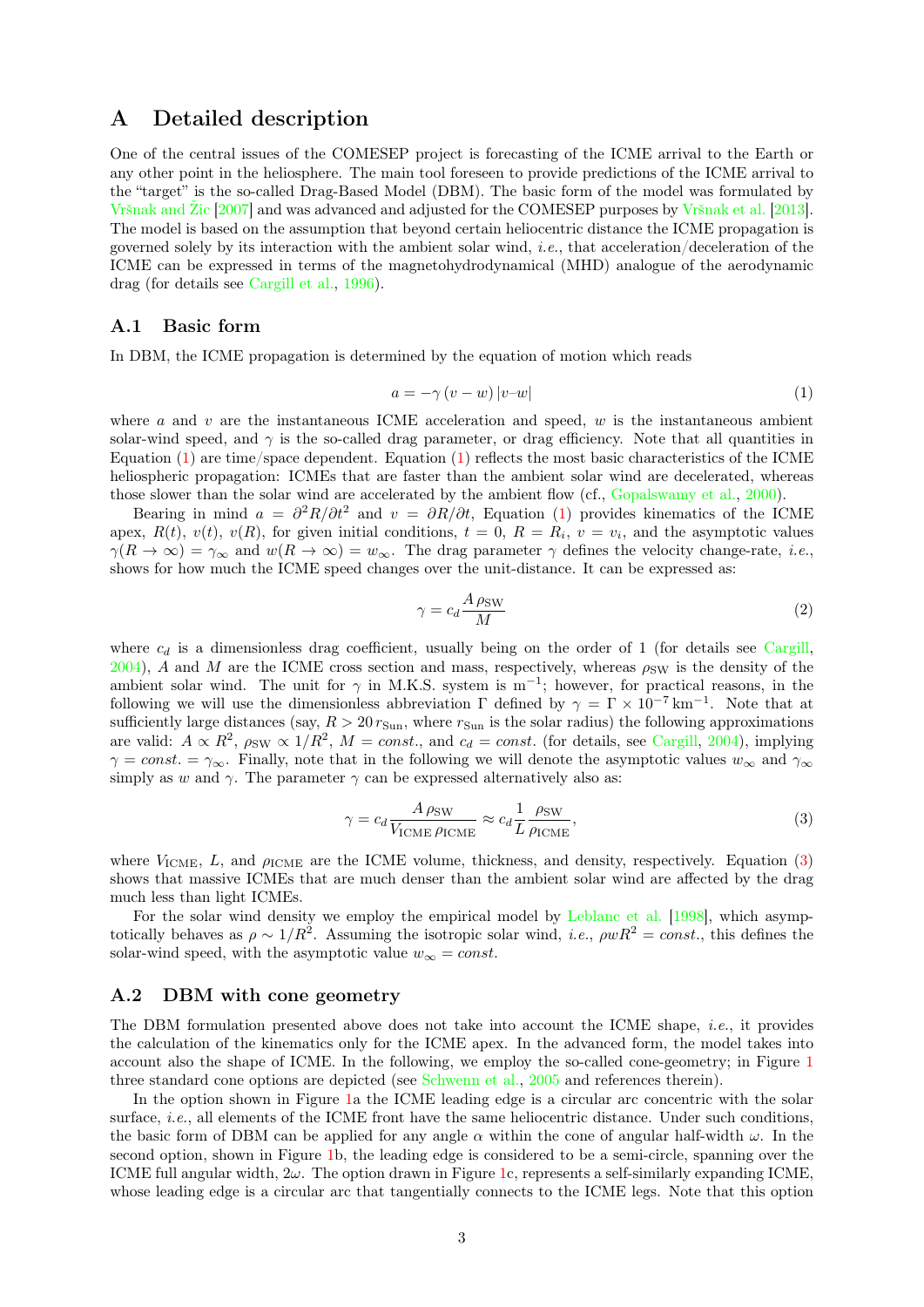

<span id="page-3-0"></span>Figure 1: Three options of the ICME cone-geometry.

is analogous to the self-similarly expanding ICME model introduced by [Lugaz et al.](#page-5-7) [\[2010\]](#page-5-7) and advanced by [Davies et al.](#page-4-3) [\[2012\]](#page-4-3) and [Möstl and Davies](#page-5-8) [\[2012\]](#page-5-8). Thus, hereinafter we will not consider this shape; we just refer to the three mentioned references. Instead we focus on the option shown in Figure [1b](#page-3-0).

Considering relationships between various geometrical parameters marked in Figure [1b](#page-3-0), we find for an ICME of the angular half-width  $\omega$ :

$$
R_0 = H + r,
$$
  
\n
$$
r = H \tan \omega,
$$
  
\n
$$
R_{\alpha} = H \cos \alpha + \sqrt{r^2 - H^2 \sin^2 \alpha},
$$

from which we find the relationship between the heliocentric distance of the ICME apex,  $R_0$ , and the element located at the angle  $\alpha$ ,  $R_{\alpha}$ :

<span id="page-3-1"></span>
$$
R_{\alpha} = R_0 \frac{\cos \alpha + \sqrt{\tan^2 \omega - \sin^2 \alpha}}{1 + \tan \omega}.
$$
 (4)

Taking a time derivative of Equation [\(4\)](#page-3-1) we also find analogous relationship for the speed:

<span id="page-3-2"></span>
$$
v_{\alpha} = v_0 \frac{\cos \alpha + \sqrt{\tan^2 \omega - \sin^2 \alpha}}{1 + \tan \omega},
$$
\n(5)

where  $v_0$  is the ICME apex speed, and  $v_\alpha$  is the speed of the leading-edge element at the angle  $\alpha$ .

In Figure [2](#page-4-4) the distance ratio  $R_{\alpha}/R_0$  is visualized by showing it as a function of the angle  $\alpha$  for various ICME half-widths  $\omega$ . The same graph applies also for the speed ratio  $v_{\alpha}/v_0$ . Note that the value of  $\alpha$  is limited,  $0 \le \alpha \le \omega$ , where  $\alpha = 0$  corresponds to the apex direction and  $\alpha = \omega$  corresponds to the lateral edge of the ICME. Inspecting the graph, one finds that the ratio decreases non-linearly with increasing  $\alpha$  for any half-width  $\omega$ . The minimal value of the ratio  $R_{\alpha}/R_0$  increases with the increasing half-width ω, until  $ω = 45$  deg, where the lowest value,  $R_α/R_0 = 0.707$ , is attained. For half-widths  $ω > 45$  deg, the minimal value of  $R_{\alpha}/R_0$  increases again and at  $\omega = 90 \text{ deg}$ , representing the ICME of the form of semicircle, it becomes  $R_{\alpha}/R_0 = 1$  for any value of  $\alpha$ . The envelope connecting the minimal values of the ratio  $R_{\alpha}/R_0$  is drawn in Figure [2](#page-4-4) by the red dashed line.

After the geometrical relationships have been established, there are two possibilities for the DBM application, in both cases assuming that the ICME angular half-width  $\omega$  does not change:

i) The straightforward one is to follow the DBM kinematics of the ICME apex starting from initial apex heliocentric distance  $R_0(t = 0) \approx R_{0i}$  and speed,  $v_0(t = 0) \approx v_{0i}$  and then,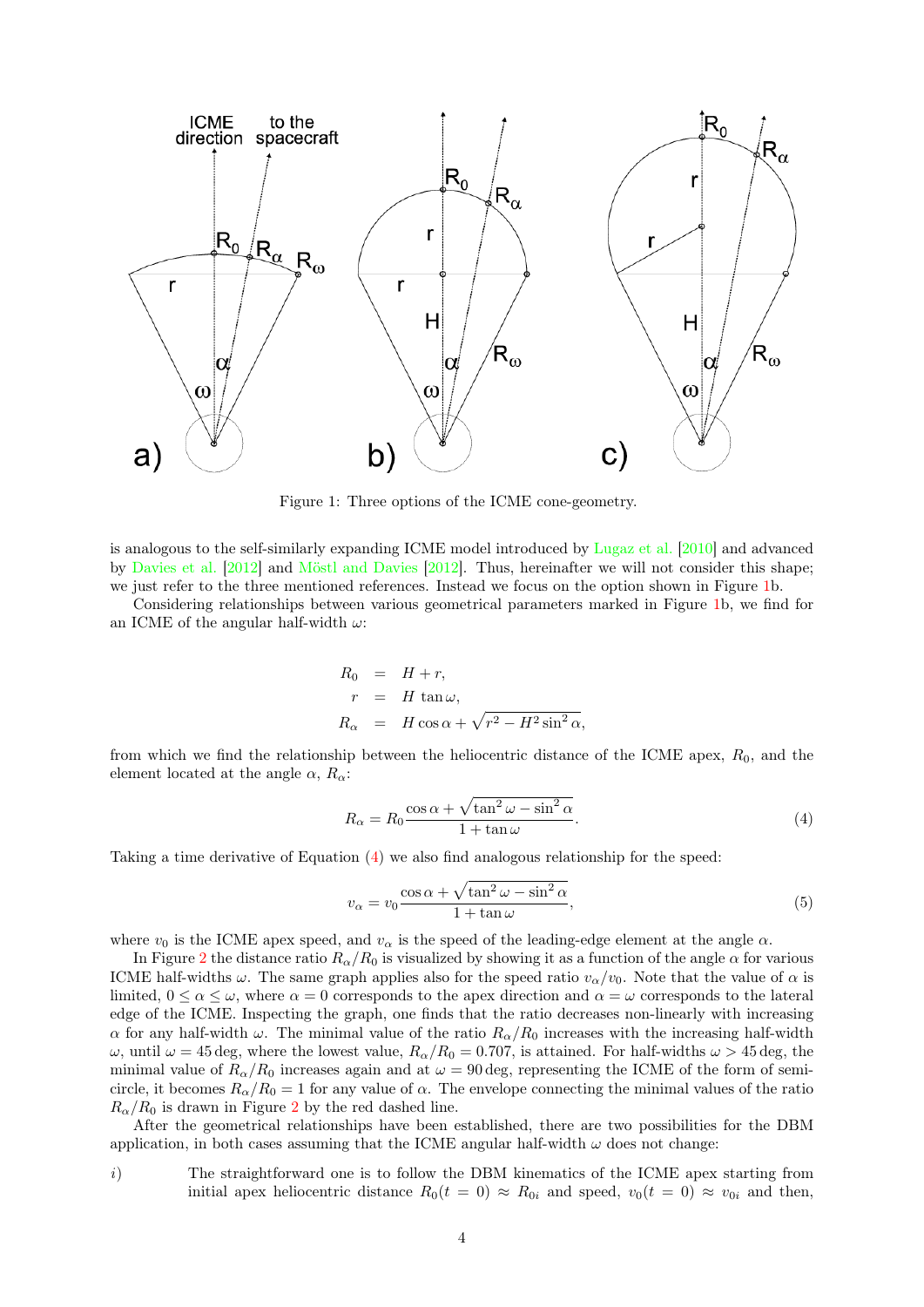

<span id="page-4-4"></span>Figure 2: Ratio of the heliocentric distance of the ICME leading-edge segment located at the angle α and the distance of the apex, presented as a function of  $\alpha$  for various cone half-widths  $\omega$ .

assuming that the overall ICME shape remains unchanged, to apply Equations [\(4\)](#page-3-1) and for each calculation-step in order to find the instantaneous distance  $R_{\alpha}(t)$  and speed  $v_{\alpha}$  of the ICME element moving along the angle  $\alpha$ ;

ii) A complementary, and probably more realistic alternative, is to find first the initial distance  $R_{\alpha i}$  and speed  $v_{\alpha i}$  of the ICME element at the angle  $\alpha$  by substituting  $R_{0i}$  and  $v_{0i}$  into Equations [\(4\)](#page-3-1) and [\(5\)](#page-3-2), and then, to follow the DBM kinematics of this element independently.

Note that in the option  $ii)$  the initial circularly-shaped ICME front deforms in time, since the flanks move slower (Equation [\(5\)](#page-3-2)), thus in fast ICMEs the drag-deceleration of flanks is weaker, whereas flank acceleration in slow events is stronger. Consequently, the variation of speed along the ICME front decreases and the front gradually flattens, asymptotically transforming into the shape depicted in Figure [1a](#page-3-0).

In Figure [3](#page-5-9) we compare the ICME kinematics simulated by the two DBM alternatives mentioned above. The displayed results are calculated for the ICME of half-width of  $\omega = 30 \text{ deg}$ , applying  $\Gamma = 0.2$ and the solar wind speed of  $w = 400 \text{ km/s}$ , and taking as input  $R_{0i} = 20 r_{Sun}$  and  $v_{0i} = 1000 \text{ km/s}$ . Inspecting the graphs, one finds that the difference between kinematics of different ICME segments is larger for the DBM/alternative-i (top). In the DBM/alternative-ii the speeds of all segments converge, reflecting the fact that the ICME front changes shape. The 1 AU transit time increases towards the ICME edge (check the intersect of the kinematical curves and the upper border of the  $R(t)$  graphs, set at  $R = 1$  AU), the increase being larger for the DBM/alternative-i. For the chosen parameters, the flank transit time calculated by the DBM/alternative-i is for  $\approx 30$  h longer than for the apex, whereas in the case of the DBM/ alternative-ii the difference is around 10 h.

### References

- <span id="page-4-2"></span>P. J. Cargill. On the Aerodynamic Drag Force Acting on Interplanetary Coronal Mass Ejections. Solar Phys., 221:135–149, May 2004. doi: 10.1023/B:SOLA.0000033366.10725.a2.
- <span id="page-4-0"></span>P. J. Cargill, J. Chen, D. S. Spicer, and S. T. Zalesak. Magnetohydrodynamic simulations of the motion of magnetic flux tubes through a magnetized plasma. J. Geophys. Res., 101:4855–4870, March 1996. doi: 10.1029/95JA03769.
- <span id="page-4-3"></span>J. A. Davies, R. A. Harrison, C. H. Perry, C. Möstl, N. Lugaz, T. Rollett, C. J. Davis, S. R. Crothers, M. Temmer, C. J. Eyles, and N. P. Savani. A Self-similar Expansion Model for Use in Solar Wind Transient Propagation Studies. Astrophys. J., 750:23, May 2012. doi: 10.1088/0004-637X/750/1/23.
- <span id="page-4-1"></span>N. Gopalswamy, A. Lara, R. P. Lepping, M. L. Kaiser, D. Berdichevsky, and O. C. St. Cyr. Interplanetary acceleration of coronal mass ejections. Geophys. Res. Lett., 27:145–148, 2000. doi: 10.1029/1999GL003639. URL <http://dx.doi.org/10.1029/1999GL003639>.